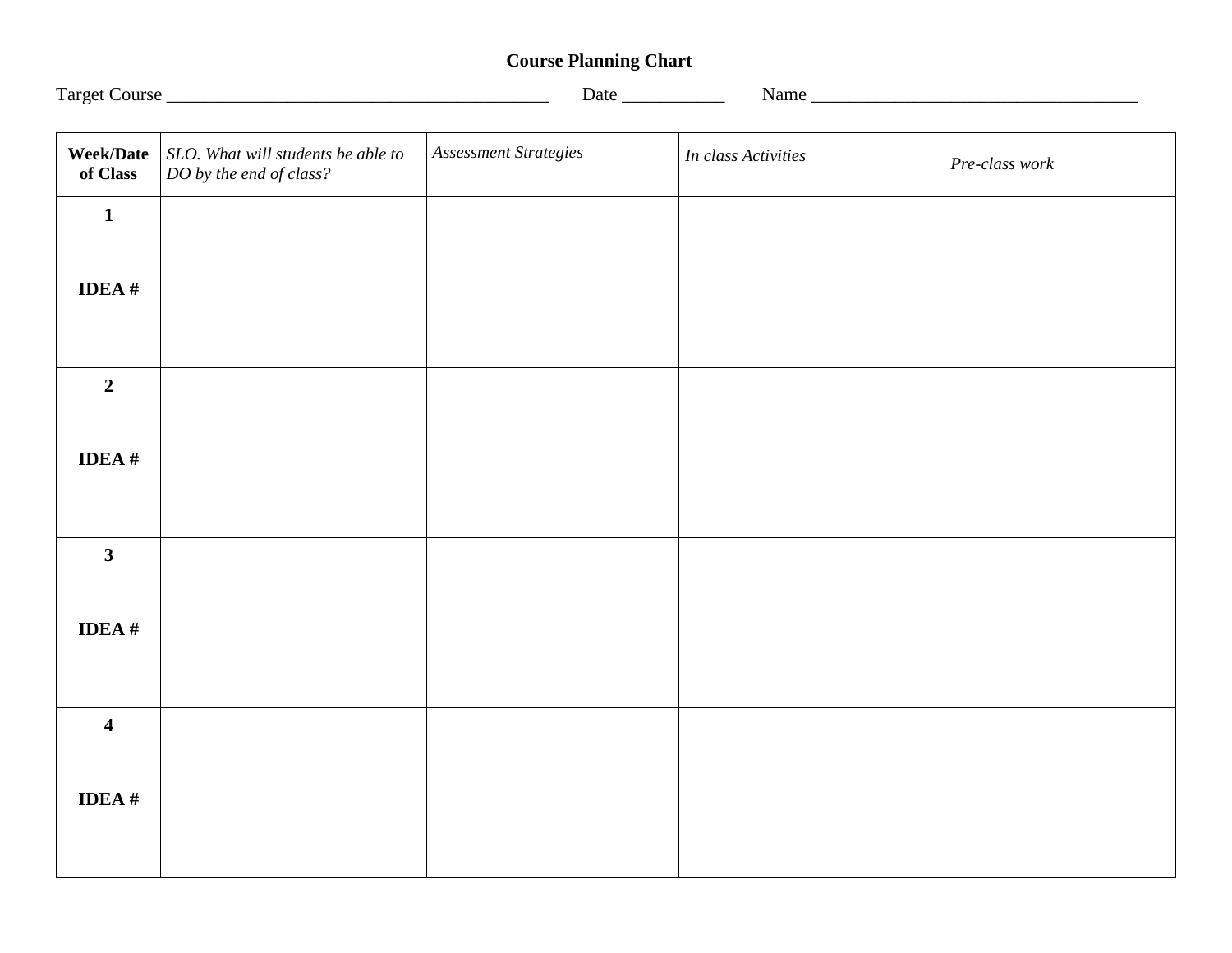| <b>Week/Date</b><br>of Class | SLO. What will students be<br>able to DO by the end of class? | What will students need to do<br>before they come to class? | What will students do in class? | How will students demonstrate<br>their learning? |
|------------------------------|---------------------------------------------------------------|-------------------------------------------------------------|---------------------------------|--------------------------------------------------|
| $\overline{\mathbf{5}}$      |                                                               |                                                             |                                 |                                                  |
|                              |                                                               |                                                             |                                 |                                                  |
| IDEA $#$                     |                                                               |                                                             |                                 |                                                  |
|                              |                                                               |                                                             |                                 |                                                  |
| $\boldsymbol{6}$             |                                                               |                                                             |                                 |                                                  |
|                              |                                                               |                                                             |                                 |                                                  |
| IDEA $#$                     |                                                               |                                                             |                                 |                                                  |
|                              |                                                               |                                                             |                                 |                                                  |
| $\overline{7}$               |                                                               |                                                             |                                 |                                                  |
|                              |                                                               |                                                             |                                 |                                                  |
| IDEA $#$                     |                                                               |                                                             |                                 |                                                  |
|                              |                                                               |                                                             |                                 |                                                  |
| $\bf 8$                      |                                                               |                                                             |                                 |                                                  |
| IDEA $#$                     |                                                               |                                                             |                                 |                                                  |
|                              |                                                               |                                                             |                                 |                                                  |
|                              |                                                               |                                                             |                                 |                                                  |
| $\boldsymbol{9}$             |                                                               |                                                             |                                 |                                                  |
| IDEA $\#$                    |                                                               |                                                             |                                 |                                                  |
|                              |                                                               |                                                             |                                 |                                                  |
|                              |                                                               |                                                             |                                 |                                                  |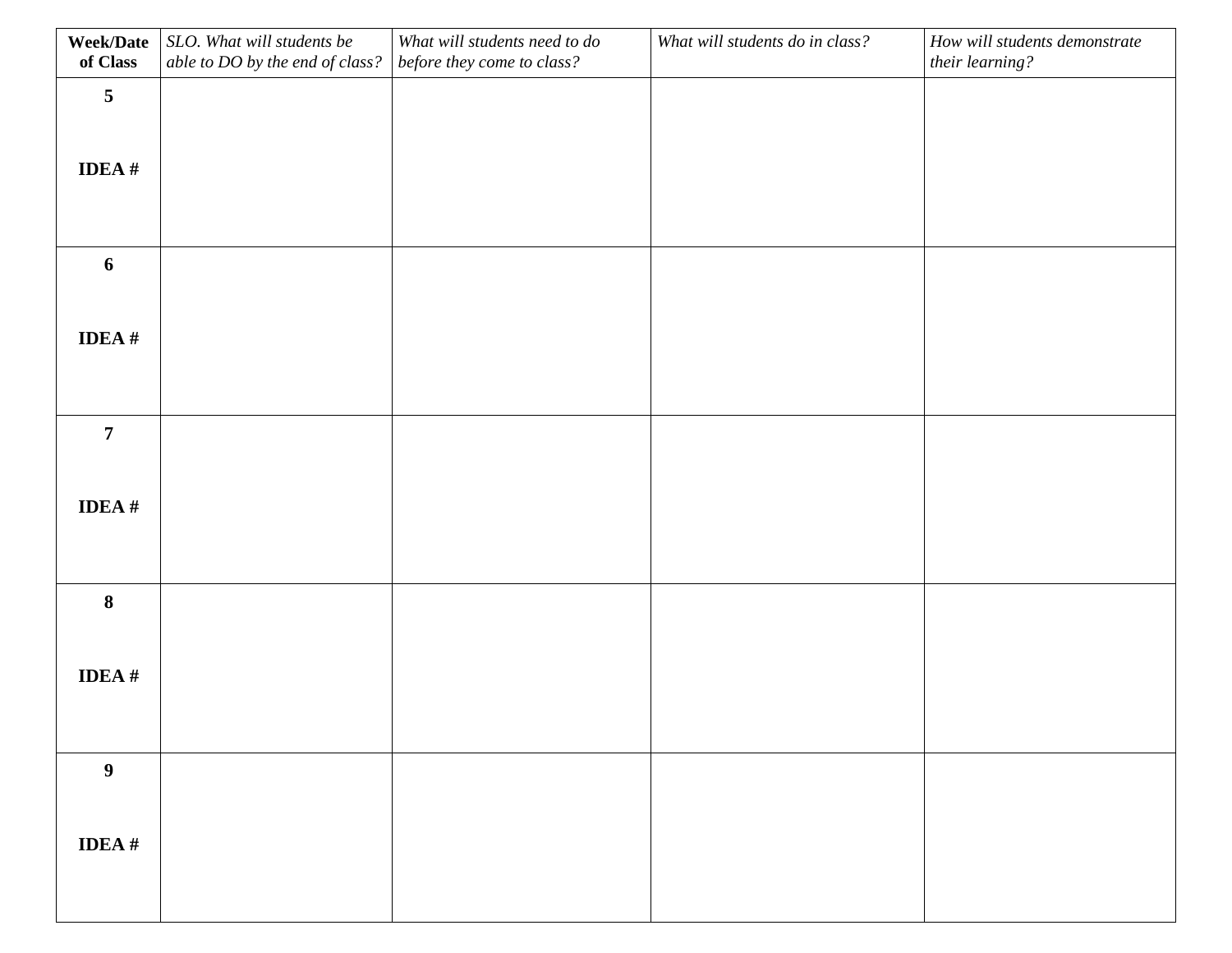| <b>Week/Date</b><br>of Class | SLO. What will students be<br>able to DO by the end of class? | What will students need to do<br>before they come to class? | What will students do in class? | How will students demonstrate<br>their learning? |
|------------------------------|---------------------------------------------------------------|-------------------------------------------------------------|---------------------------------|--------------------------------------------------|
| 10                           |                                                               |                                                             |                                 |                                                  |
|                              |                                                               |                                                             |                                 |                                                  |
| IDEA $#$                     |                                                               |                                                             |                                 |                                                  |
|                              |                                                               |                                                             |                                 |                                                  |
| 11                           |                                                               |                                                             |                                 |                                                  |
|                              |                                                               |                                                             |                                 |                                                  |
| IDEA $#$                     |                                                               |                                                             |                                 |                                                  |
|                              |                                                               |                                                             |                                 |                                                  |
| 12                           |                                                               |                                                             |                                 |                                                  |
|                              |                                                               |                                                             |                                 |                                                  |
| IDEA $#$                     |                                                               |                                                             |                                 |                                                  |
|                              |                                                               |                                                             |                                 |                                                  |
| 13                           |                                                               |                                                             |                                 |                                                  |
| IDEA $#$                     |                                                               |                                                             |                                 |                                                  |
|                              |                                                               |                                                             |                                 |                                                  |
|                              |                                                               |                                                             |                                 |                                                  |
| 14                           |                                                               |                                                             |                                 |                                                  |
| IDEA $\#$                    |                                                               |                                                             |                                 |                                                  |
|                              |                                                               |                                                             |                                 |                                                  |
|                              |                                                               |                                                             |                                 |                                                  |